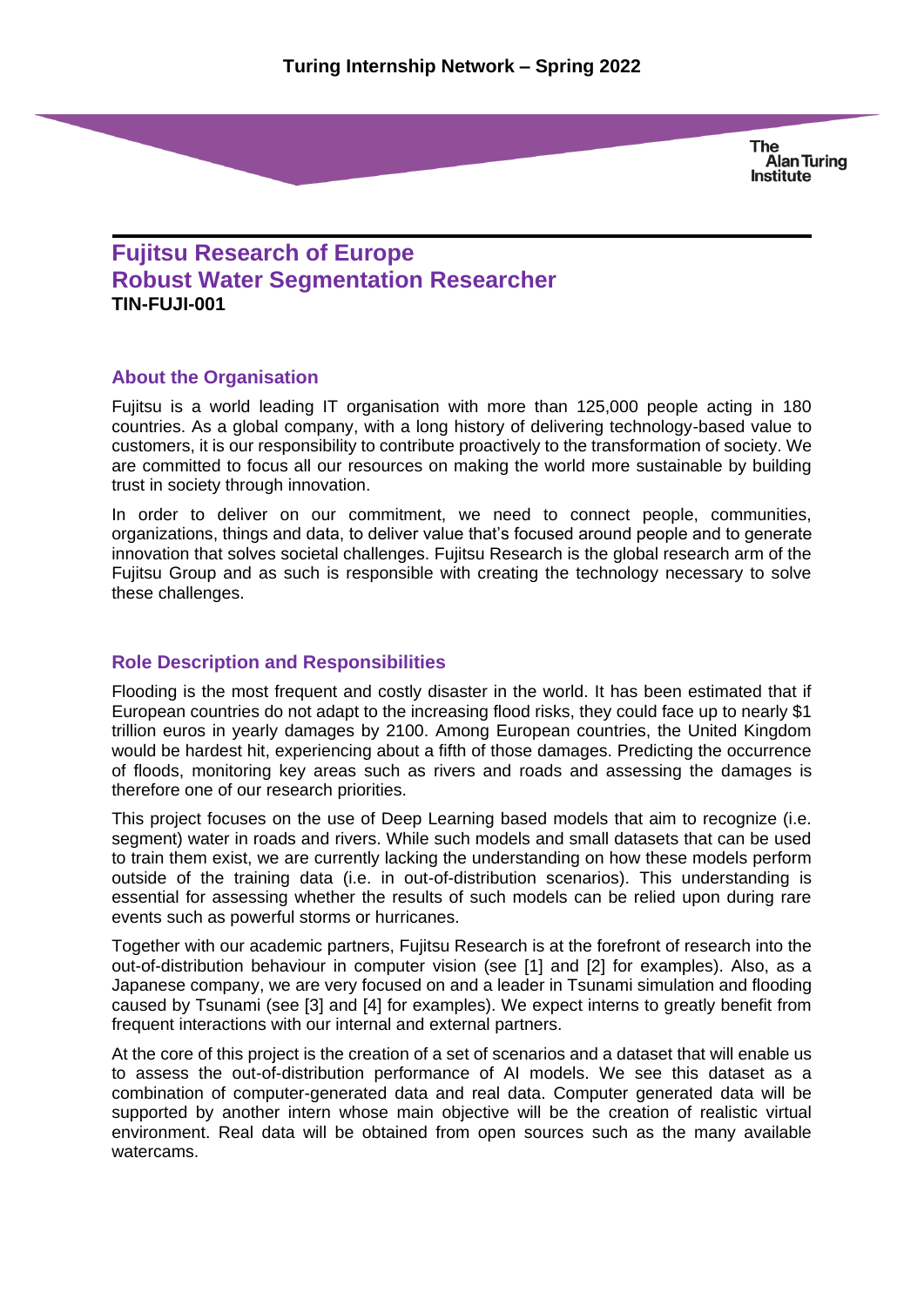Your objectives are as follows:

- Read scientific literature and interact with experts in the fields, both internal and external, in order to generate a set of challenges that corelate highly with real world performance
- Use core research skills to find efficient ways for creating the dataset in controlled ways
- Explore SOTA models in the field and evaluate them on the created dataset
- Grow both technical and communication skills by interacting frequently with your local and overseas colleagues

[1] https://nips.cc/media/neurips-2021/Slides/26740.pdf

[2] https://www.nature.com/articles/s42256-021-00437-5

[3] https://www.fujitsu.com/global/about/resources/news/press-releases/2021/0216-01.html

[4] https://www.nature.com/articles/s41467-021-22348-0

## **Expected Outcomes**

The expected outcome of this project is to advance our understanding on how water segmentation models perform in challenging real-world scenarios and by doing so to push forward the SOTA in the field.

Working as part of Fujitsu's Global AI Laboratory and together with a world leading university, you will be responsible for:

- The generation of a list of out-of-distribution scenarios where the performance of AI models is expected to degrade
- The creation of a controlled dataset that will make possible a quantitative analysis of model performance in the scenarios above
- A benchmark of SOTA models, both internal and from literature, using the created benchmark
- Production of or contribution to an academic paper which documents the dataset developed, results, discussion, and recommendations.

#### **Supervision and Mentorship**

You will be working together with members in Japan, US and UK under the supervision of a local Senior Researcher from the AI & Computing Group. You will take part, present your research and hear about other members' activities during our weekly group meetings.

#### **Ideal Intern**

- Proficient in the Python programming language and with experience in at least one deep learning framework (e.g. Pytorch, TensorFlow)
- Experience in applying deep learning for computer vision tasks, ideally for segmentation tasks
- Hands on attitude, with strong interest in solving real-world technical challenges
- Domain specific knowledge related to flood modelling, water/liquid detection or segmentation is a plus.

#### **Internship Logistics**

Start date: September 2022 (negotiable)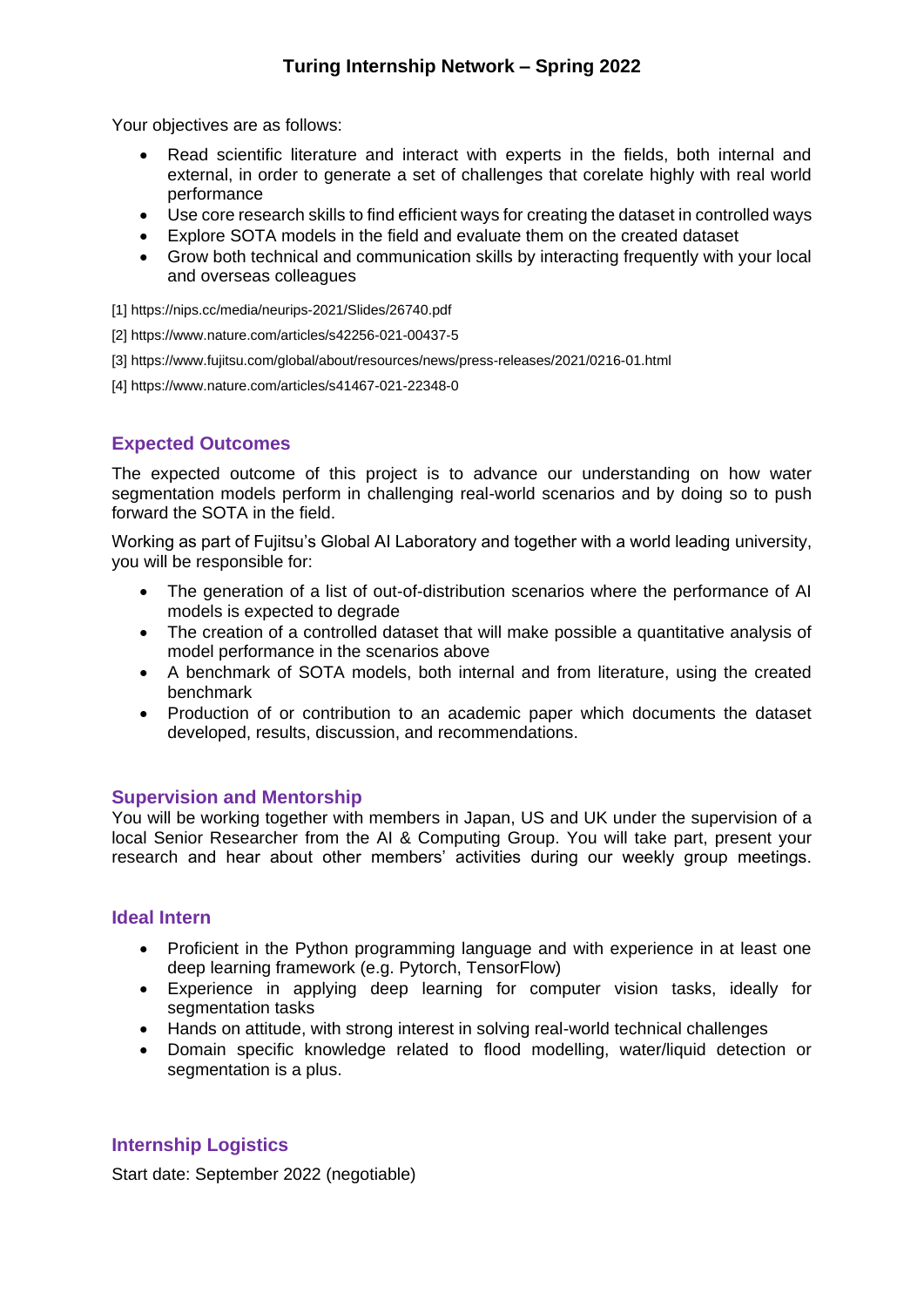## **Turing Internship Network – Spring 2022**

Duration: 4-6 months (6 months preferred) full time with part time option available Location: Hybrid working from our office in Slough Renumeration: £30,000 p/a pro rata *Point of contact for technical queries: Serban.Georgescu@fujitsu.com*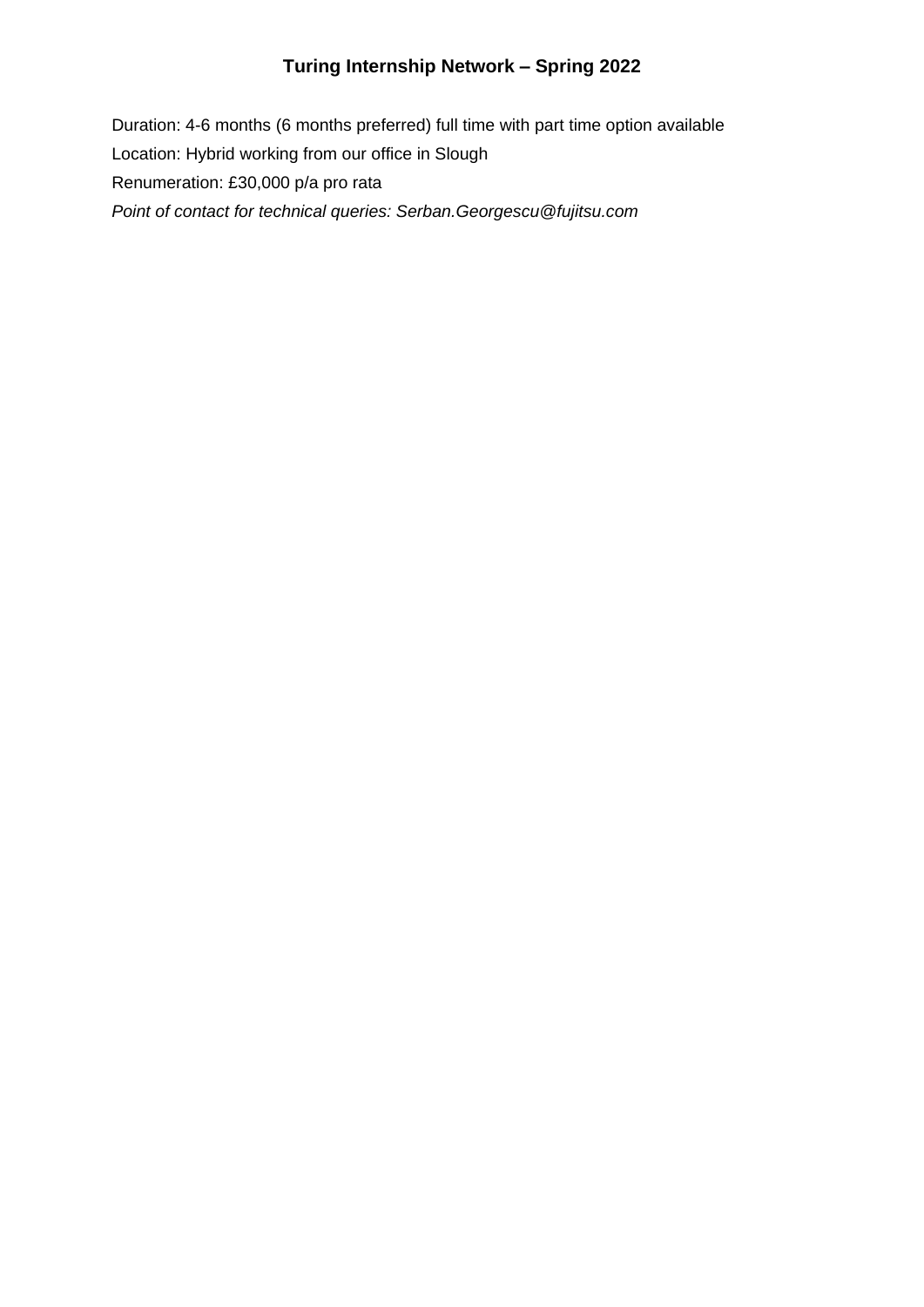**The Alan Turing Institute** 

# **Fujitsu Research of Europe Virtual City Researcher TIN-FUJI-002**

#### **About the Organisation**

Fujitsu is a world leading IT organisation with more than 125,000 people acting in 180 countries. As a global company, with a long history of delivering technology-based value to customers, it is our responsibility to contribute proactively to the transformation of society. We are committed to focus all our resources on making the world more sustainable by building trust in society through innovation.

In order to deliver on our commitment, we need to connect people, communities, organizations, things and data, to deliver value that's focused around people and to generate innovation that solves societal challenges. Fujitsu Research is the global research arm of the Fujitsu Group and as such is responsible with creating the technology necessary to solve these challenges.

#### **Role Description and Responsibilities**

Flooding is the most frequent and costly disaster in the world. It has been estimated that if European countries do not adapt to the increasing flood risks, they could face up to nearly \$1 trillion euros in yearly damages by 2100. Among European countries, the United Kingdom would be hardest hit, experiencing about a fifth of those damages. Predicting the occurrence of floods, monitoring key areas such as rivers and roads and assessing the damages is therefore one of our research priorities. As such, Fujitsu is a leader in Tsunami simulation and flooding caused by Tsunami (see references [1] and [2] for more details).

Our project focuses on the use of Deep Learning based models that aim to recognize (i.e. segment) water in roads and rivers. In the longer term, we plan to integrate these data source into simulation models that can accurately forecast floods. As part of this project, your role is to create a 3D virtual city, of small to medium size, to be used for synthetic data generation and for experimenting with new ideas. The virtual city should include ground elevation information, buildings and water sources (e.g. rivers, lakes) which should be as realistic as practically possible. You will work together with another Alan Turing Institute intern, whose main goal is the use of the virtual city (together with sources of real data) to create a dataset for testing segmentation models in difficult (out-of-distribution) conditions.

Your main objective are as follows:

- Investigate both open-source and commercial tools and identify those best suitable for creating the virtual city
- Install the identified tools on our multi-GPU Linux server
- Discuss with internal and external stakeholders, gather requirements, design and implement the virtual city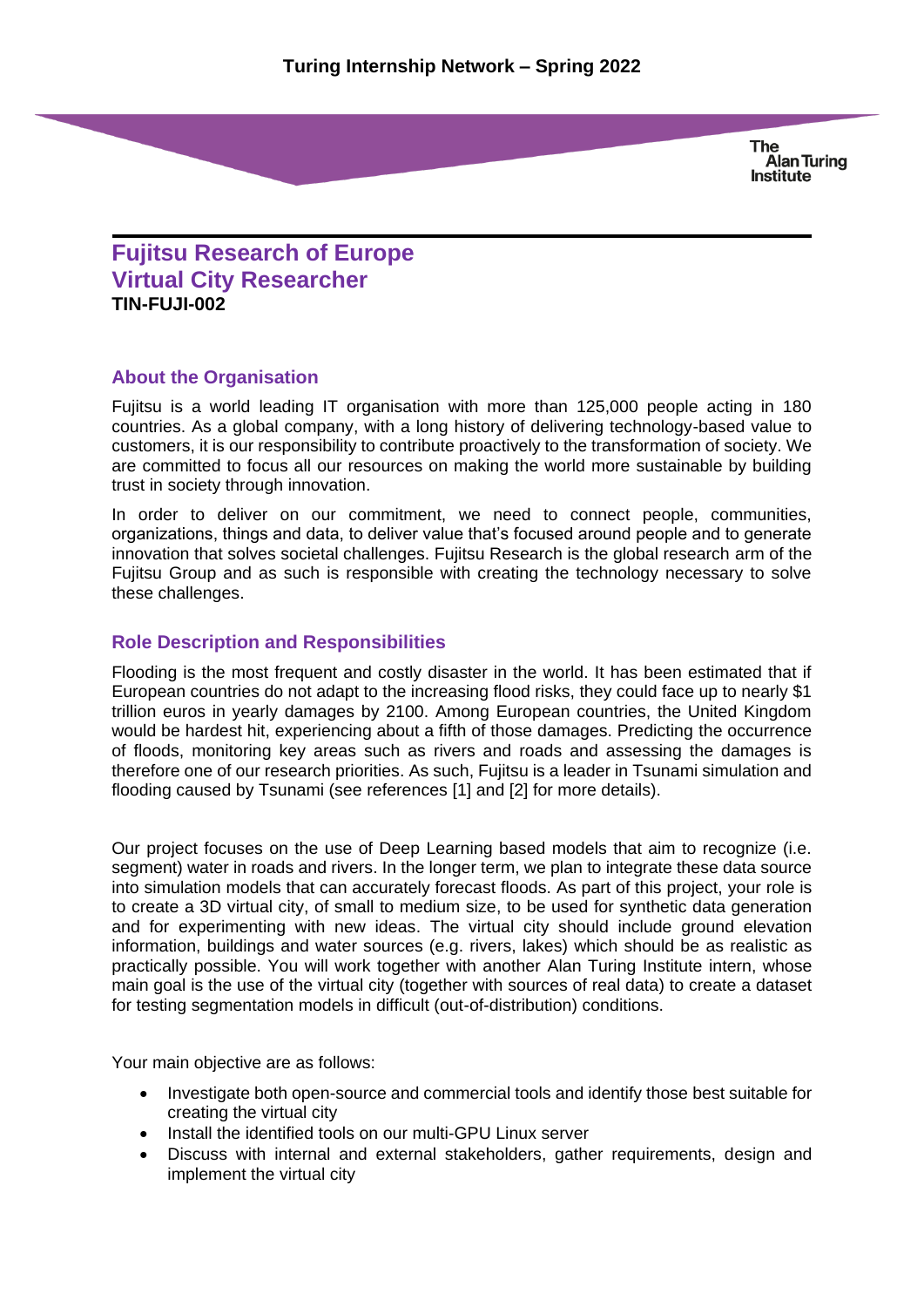- Use the virtual city to support data generation and scenario exploration and ideally contribute to an academic publication
- Grow both technical and communication skills by interacting frequently with your local and overseas colleagues

[1] https://www.fujitsu.com/global/about/resources/news/press-releases/2021/0216-01.html

[2] https://www.nature.com/articles/s41467-021-22348-0

## **Expected Outcomes**

The expected outcome of this project is a realistic and visually appealing virtual city that we can use to:

- generate controlled datasets for training and evaluating the behaviour AI models and in particular models for water segmentation and flooding
- protype various data acquisition scenarios (e.g. road cameras, water cameras, drones) and assess their benefits in simulation
- communicate results to internal and external stakeholder in a visually rich and pleasing way

Working as part of Fujitsu's Global AI Laboratory, you will be responsible for:

- Creation of 3D city models of various complexities
- Developing methods (description, script or API) that can be used by other users to generate synthetic image data using the virtual city (e.g. by placing cameras at various locations, simulating drones etc.)
- Integration of water models which can be used to simulate flooding in areas of the virtual city

#### **Supervision and Mentorship**

You will be working together with members in Japan, US and UK under the supervision of a local Senior Researcher from the AI & Computing Group. You will take part, present your research and hear about other members' activities during our weekly group meetings.

#### **Ideal Intern**

- Familiarity with general purpose 3D modelling tools such as Unreal Engine, Blender, NVIDIA Omniverse, etc.
- Hands on attitude, with strong interest in solving real-world technical challenges
- Familiarity with modelling tools specialized for the design of urban environments, such as Esri CityEngine is optional but highly appreciated
- Domain specific knowledge related to climate, weather or flood modelling or fluid simulation is optional but highly appreciated

#### **Internship Logistics**

Start date: September 2022 (negotiable)

Duration: 4-6 months (6 months preferred) full time with part time option available

Location: Hybrid working from our office in Slough.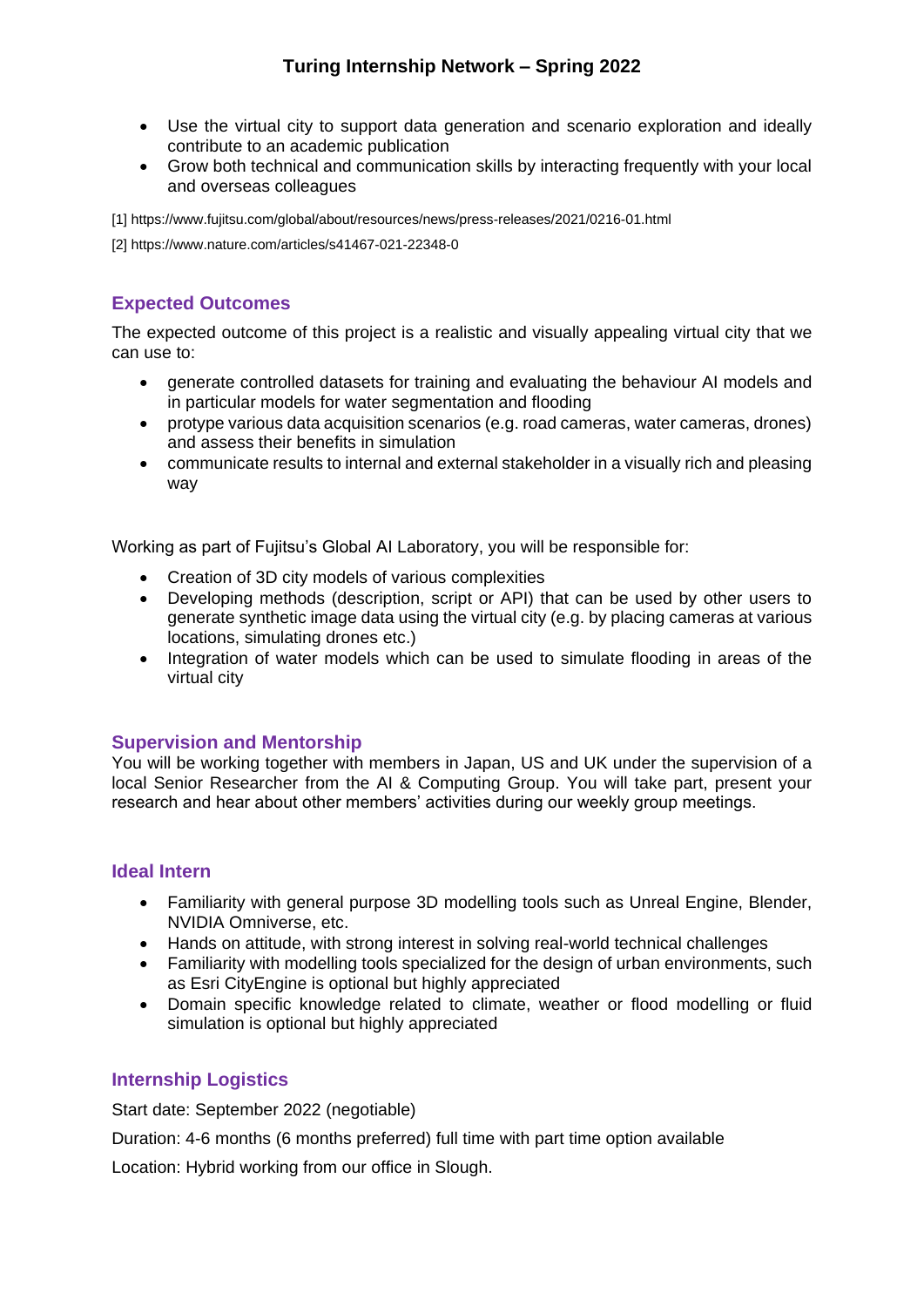# **Turing Internship Network – Spring 2022**

Renumeration: £30,000 p/a pro rata *Point of contact for technical queries: Serban.Georgescu@fujitsu.com*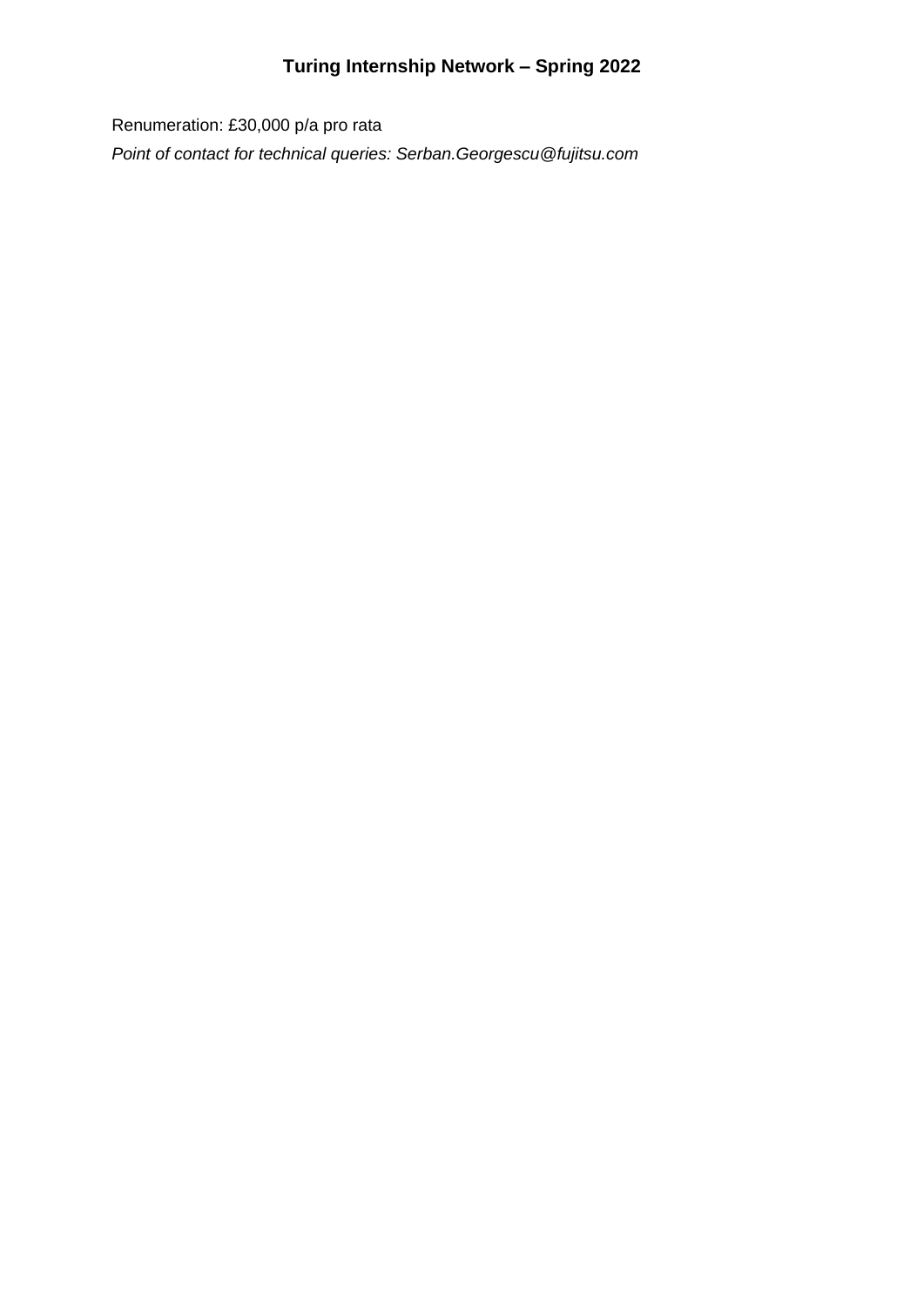**The Alan Turing Institute** 

# **Fujitsu Research of Europe Assimilation for large-scale digital twins TIN-FUJI-003**

#### **About the organisation**

Are you someone who enjoys using your research mindset to explore and innovate? Do you want to shape your world and change the way it works? Do you want to collaborate with committed people and achieve results together to develop truly human centric innovation? Are you someone who is interested in creating innovations to build trusted, sustainable societies using insights from big data, digital twins, and computational social science? If this is your world, here is an opportunity to shape it for the better.

At Fujitsu Research of Europe (FRE), we are combining research and industrial innovation to transform businesses and society. FRE is a multidisciplinary centre which, as part of Fujitsu's global R&D activity, conducts research and innovation – shaping our world for the better as well as supporting the constant learning of our employees.

#### **Role Description**

The Social Digital Twin project develops solutions to social issues. We create integrated technologies that combine large scale data with knowledge from a variety of fields, including data science, the humanities, and social sciences. We are developing systems that use realworld, real-time data to create digital twins that mirror the behaviour of complex systems – cities, transport, power – and enable their management.

One component of the SDT platform will be digital twins that reflect the state and behaviour of objects in the physical world. The models used by these twins will be continuously updated with real-time sensor data. These data will be noisy and gappy, so we need to ensure that they are smoothly integrated into running models.

The intern will work within our team to understand this assimilation problem for digital twins operating at scale and in real time and develop approaches that ensure smooth operation of the SDT.

#### **Expected Outcomes**

- Analysis of assimilation for the SDT
- Survey of relevant assimilation techniques
- Present the results of the work to an international audience of stakeholders throughout Fujitsu Research
- Grow skills and expertise, both in yourself and for FRE